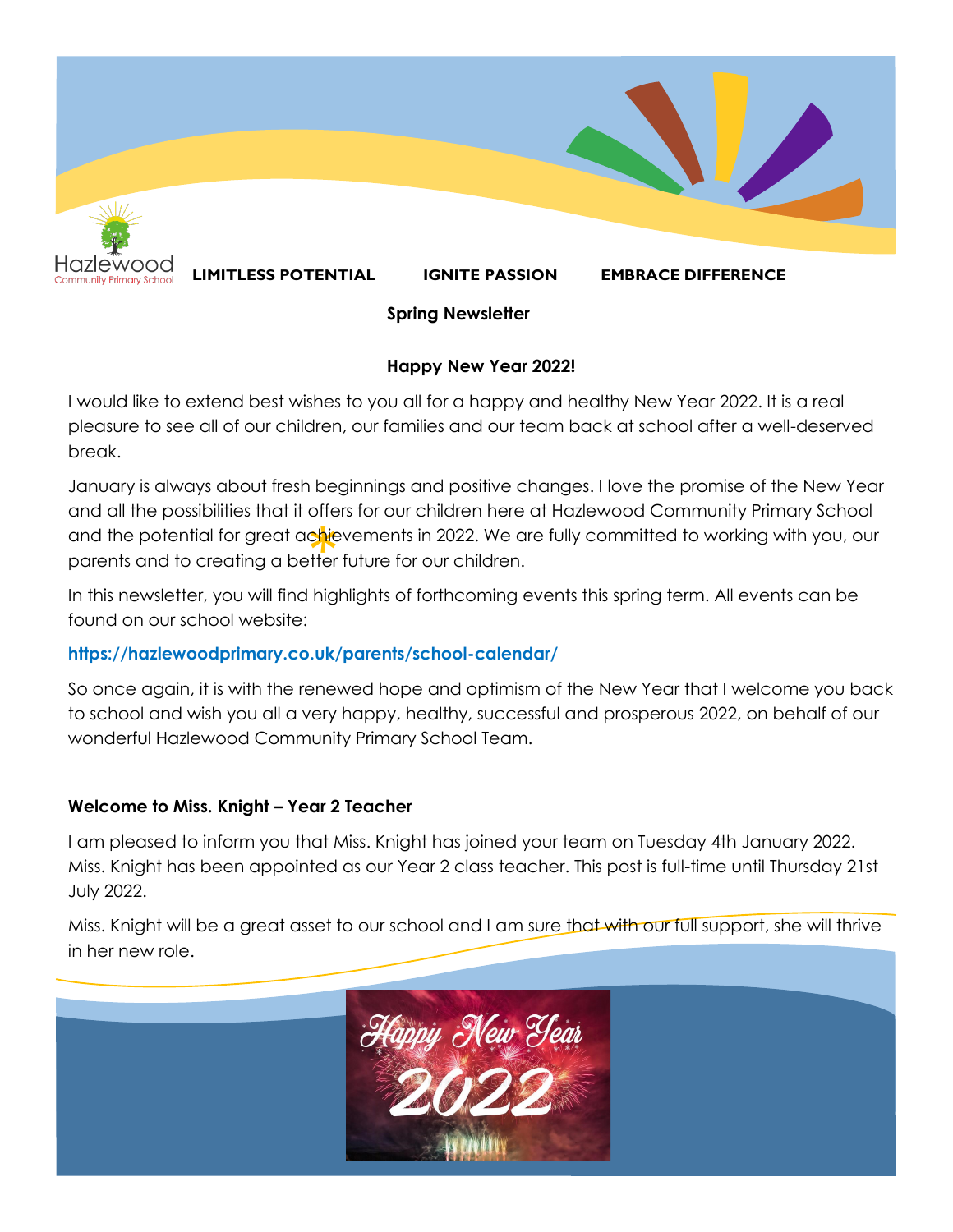



**School Holidays**

**Spring 1 Term dates: 05.01.22 - 18.02.22 included Spring 2 Term dates: 01.03.22 - 08.04.22 included**

**INSET Days: Tuesday 4th January 2022 Monday 28th February 2022**

 $\ast$ 

| <b>Dates</b> | <b>Times</b> | <b>Events Spring Term 202</b>             | Location |
|--------------|--------------|-------------------------------------------|----------|
| 04.01.22     | All day      | <b>School closed-Teacher Training Day</b> | School   |
| 27.01.22     | All day      | Holocaust memorial Day                    | School   |
| 08.01.22     | All day      | Safer Internet Day                        | School   |
| 28.02.22     | All day      | <b>School closed-Teacher Training Day</b> | School   |
| 01.03.22     | All day      | Year 5 Bikeability                        | School   |
| 03.03.22     | All day      | World Book Day                            | School   |
| 18.03.22     | All day      | Red Nose Day - Fundraising Day            | School   |
| 13.03.22     | All day      | <b>STEM Week</b>                          | School   |
| 01.04.22     |              | <b>Spring Parents/ Carers Reports</b>     |          |
| 04.04.22     | P.M.         | Spring Parent/Teacher Progress meetings   | T.B.C.   |

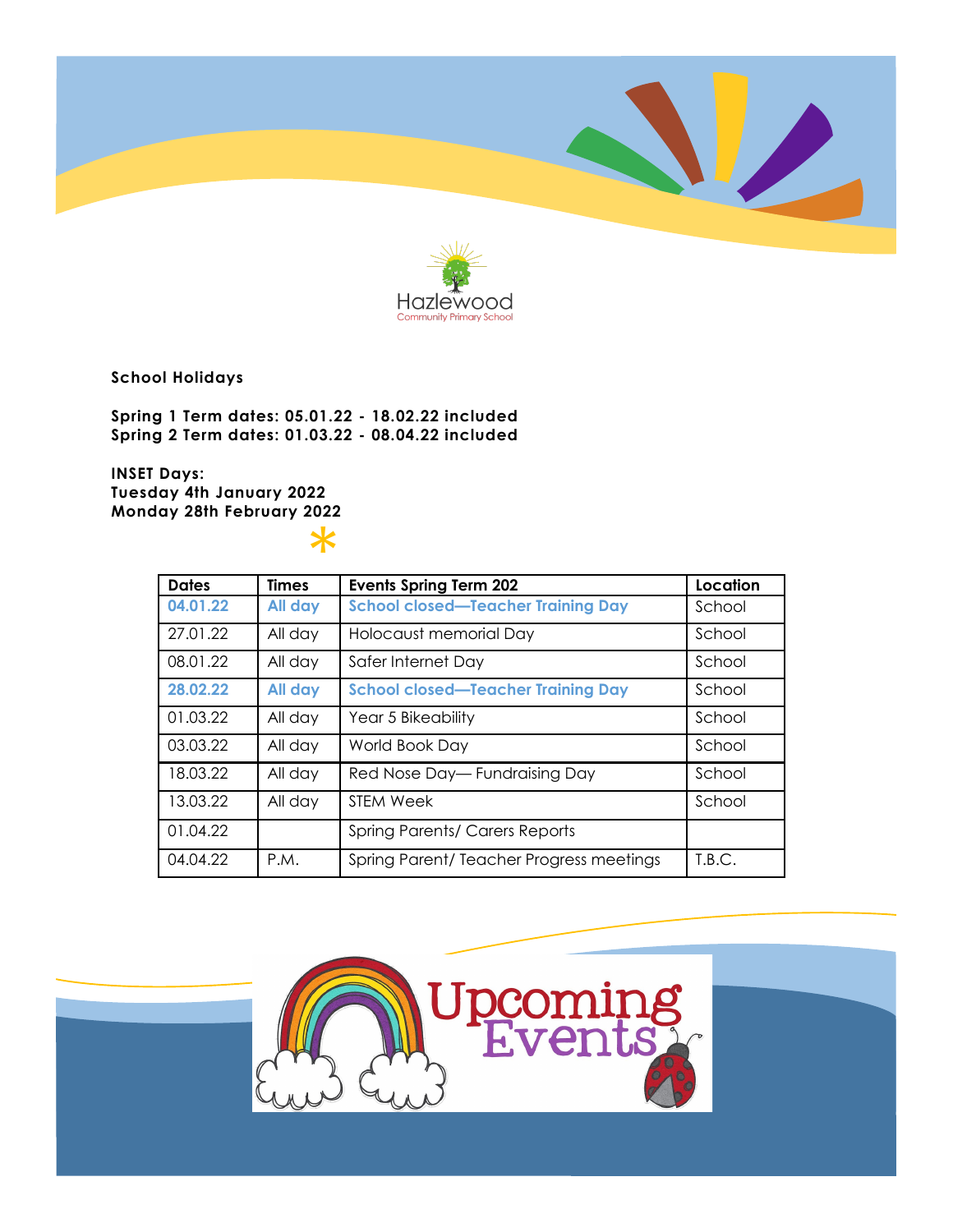

### **Spring Term Curriculum Project: Home Sweet Home – Newcastle upon Tyne**

I am delighted to inform you that our school is proudly involved in an exciting curriculum project entitled: Home Sweet Home – Newcastle upon Tyne.

I am proud to live in Newcastle and consider myself a 'Geordie' (although I still need to work on my accent). I consider Newcastle as my home and always will be. We are all very fortunate to live in such an amazing part of the UK. Newcastle is full of passion, history and culture we can all extremely be proud of. We feel it is important for our children to truly appreciate where they live.

#### **Here are the topics covered this spring term:**

**Nursery:** Hazlewood Community Primary School<br>**Reception:** Wideopen<br>**Your 1:** Coorge Stephensen and the development

**Reception:** Wideopen

**Year 1:** George Stephenson and the development of railways

**Year 1/ 2:** Coast

**Year 2:** Local Food

**Year 3:** Bridges

Year 4: Mining and the wagon ways

**Year 5:** Victorians with links to the Great Fire of Newcastle

Year 6: Newcastle Landmarks

This project will include educational visits to Art galleries, museums, bus tours of Newcastle, Quayside and many more. We would really love to involve our families and our local community in participating in this project. If you would like to share real life stories, old photographs, or help us in any way enriching our children's learning experiences of our local area, please get in touch with us.

We are also contacting famous people from our region such as 'The Hairy Bikers', Alan Shearer, Ant & Dec, and many more... If you know any celebrities or local heroes who would like to be invited to our school, please let us know too!

#### **Email: stephane.bommel@ntlp.org.uk**